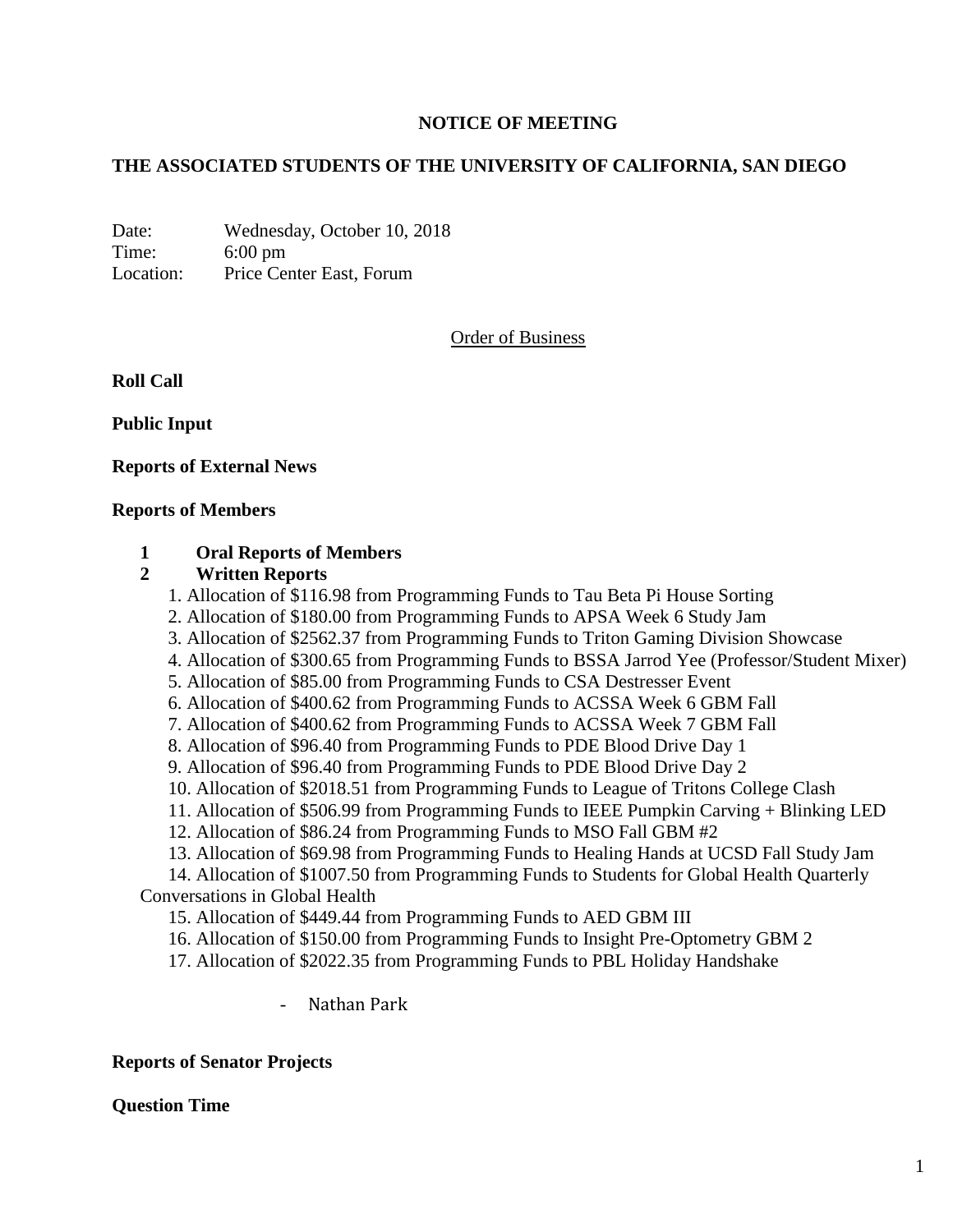## **Reports of Committees**

**1** Legislative Committee

## **Special Orders**

- **1** Special presentation by Annie Park regarding Proposed Changes in Title IX at UC
- **2** Special presentation by Sherlock Li regarding Triton Food Pantry Funding
- **3** Special presentation by Nathan Park regarding Executive Budget First Pass

## **Unfinished Business**

**New Business**

**Open Forum**

**Roll Call**

# Bills in Committee

## **Legislative Committee**

**L1** Appointment of TBD to the position of Festivals Coordinator in the Office of Concerts and Events. Sponsored by Daron Woods.

**L2** Appointment of TBD to the position of Festivals Coordinator in the Office of Concerts and Events. Sponsored by Daron Woods.

**L3** Appointment of TBD to the position of Marketing Coordinator in the Office of Concerts and Events. Sponsored by Daron Woods.

**L4** Appointment of TBD to the position of Marketing Coordinator in the Office of Concerts and Events. Sponsored by Daron Woods.

**L5** Appointment of TBD to the position of Bear Garden Coordinator in the Office of Concerts and Events. Sponsored by Daron Woods.

**L6** Appointment of TBD to the position of Special Events Coordinator in the Office of Concerts and Events. Sponsored by Daron Woods.

L7 Appointment of TBD to the position of Special Events Coordinator in the Office of Concerts and Events. Sponsored by Daron Woods.